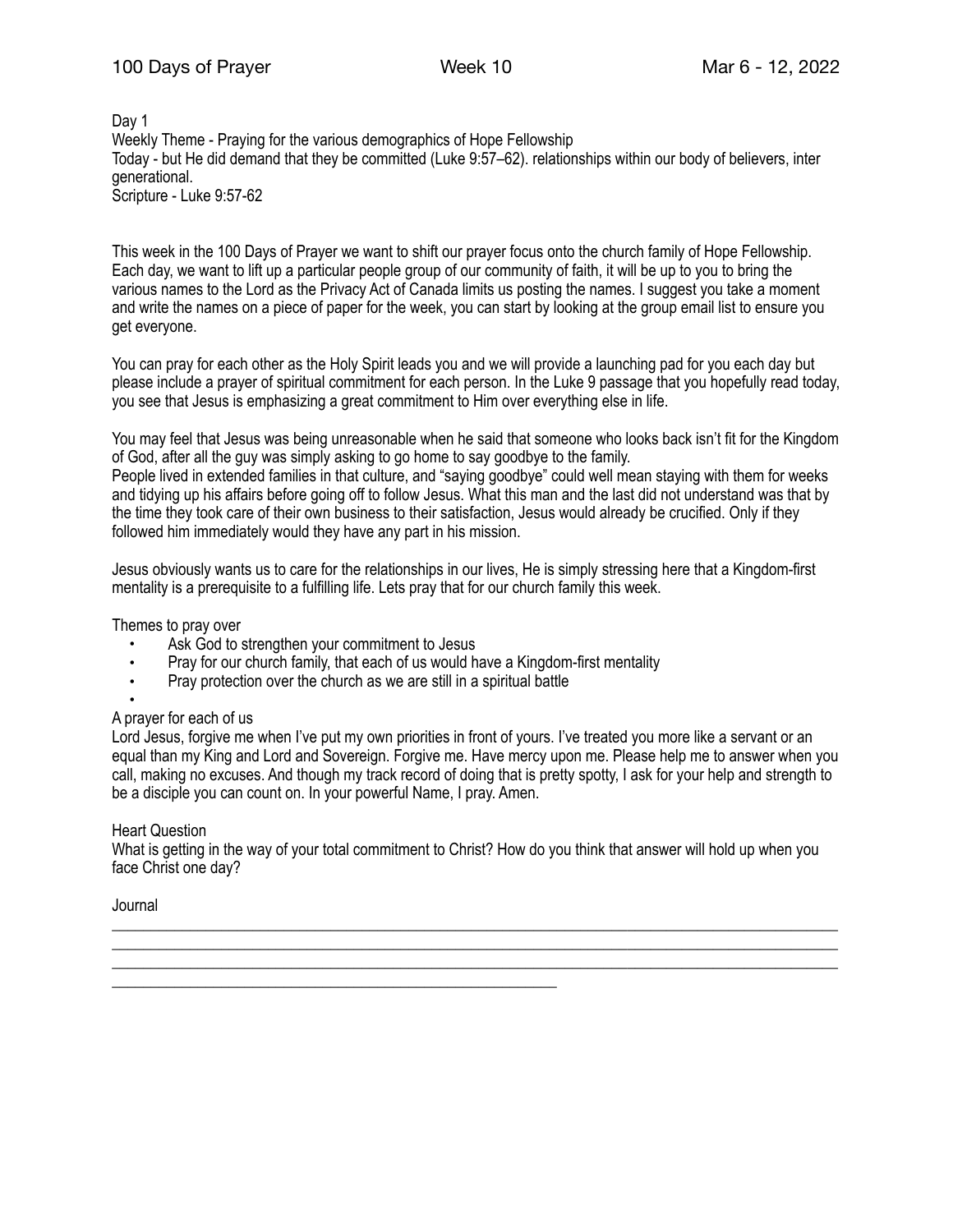## 100 Days of Prayer Week 10 Mar 6 - 12, 2022

### Day 2 Weekly Theme - Praying for the various demographics of Hope Fellowship Today - children and youth Scripture - Mark 9:36-37, Luke 18.15-17

Let's turn our focus today to the crowd at Hope Fellowship that fall into the Crib-Grade 12 category. The children and youth that we hold in our church family are cherished and this generation is on the front lines of being targeted by a very influential and godless culture. We need to pray for them, after all, Jesus made a point of their value as created humans.

Children didn't have a lot of rights in the first century. Kids were seen and not heard. It's not that they weren't loved and cherished by their parents, but the culture as a whole seemed to have more pressing matters to attend to then the well-being of kids. But parents loved, as they should, their children and we see mom and dad were bringing their infants to be blessed by Jesus. The disciples, who likely wouldn't be asked to serve in the church nursery, tried to chase them away. In their opinion, the Lord had more important things to do.

But Jesus scoops up the kids and uses this as a teachable moment for the disciples and the gathering crowd. He valued kids and blessed them, teaching us to do the same. Let pray for the children and youth of Hope Fellowship, and their friends as well because those friends likely have the most influence in the lives of Hope kids.

Themes to pray over

- Pray for our Hope Fellowship children and youth by name
- Pray for the friends of our Hope kids (and you likely won't know their names, but God does)
- Pray for salvation, protection, wisdom and courage

### A Prayer For Us All

Lord God, we praise you that you are fully in control of all things. I pray you would protect our Hope children and youth. Keep them healthy and help them to thrive. I thank you that you know every hair on their head. You know exactly when they rise and when they fall. I pray Lord that each knows You and grows in You. May they understand their need for Jesus in their lives and move toward Him. Amen.

\_\_\_\_\_\_\_\_\_\_\_\_\_\_\_\_\_\_\_\_\_\_\_\_\_\_\_\_\_\_\_\_\_\_\_\_\_\_\_\_\_\_\_\_\_\_\_\_\_\_\_\_\_\_\_\_\_\_\_\_\_\_\_\_\_\_\_\_\_\_\_\_\_\_\_\_\_\_\_\_\_\_\_\_\_\_\_\_\_\_\_\_\_ \_\_\_\_\_\_\_\_\_\_\_\_\_\_\_\_\_\_\_\_\_\_\_\_\_\_\_\_\_\_\_\_\_\_\_\_\_\_\_\_\_\_\_\_\_\_\_\_\_\_\_\_\_\_\_\_\_\_\_\_\_\_\_\_\_\_\_\_\_\_\_\_\_\_\_\_\_\_\_\_\_\_\_\_\_\_\_\_\_\_\_\_\_ \_\_\_\_\_\_\_\_\_\_\_\_\_\_\_\_\_\_\_\_\_\_\_\_\_\_\_\_\_\_\_\_\_\_\_\_\_\_\_\_\_\_\_\_\_\_\_\_\_\_\_\_\_\_\_\_\_\_\_\_\_\_\_\_\_\_\_\_\_\_\_\_\_\_\_\_\_\_\_\_\_\_\_\_\_\_\_\_\_\_\_\_\_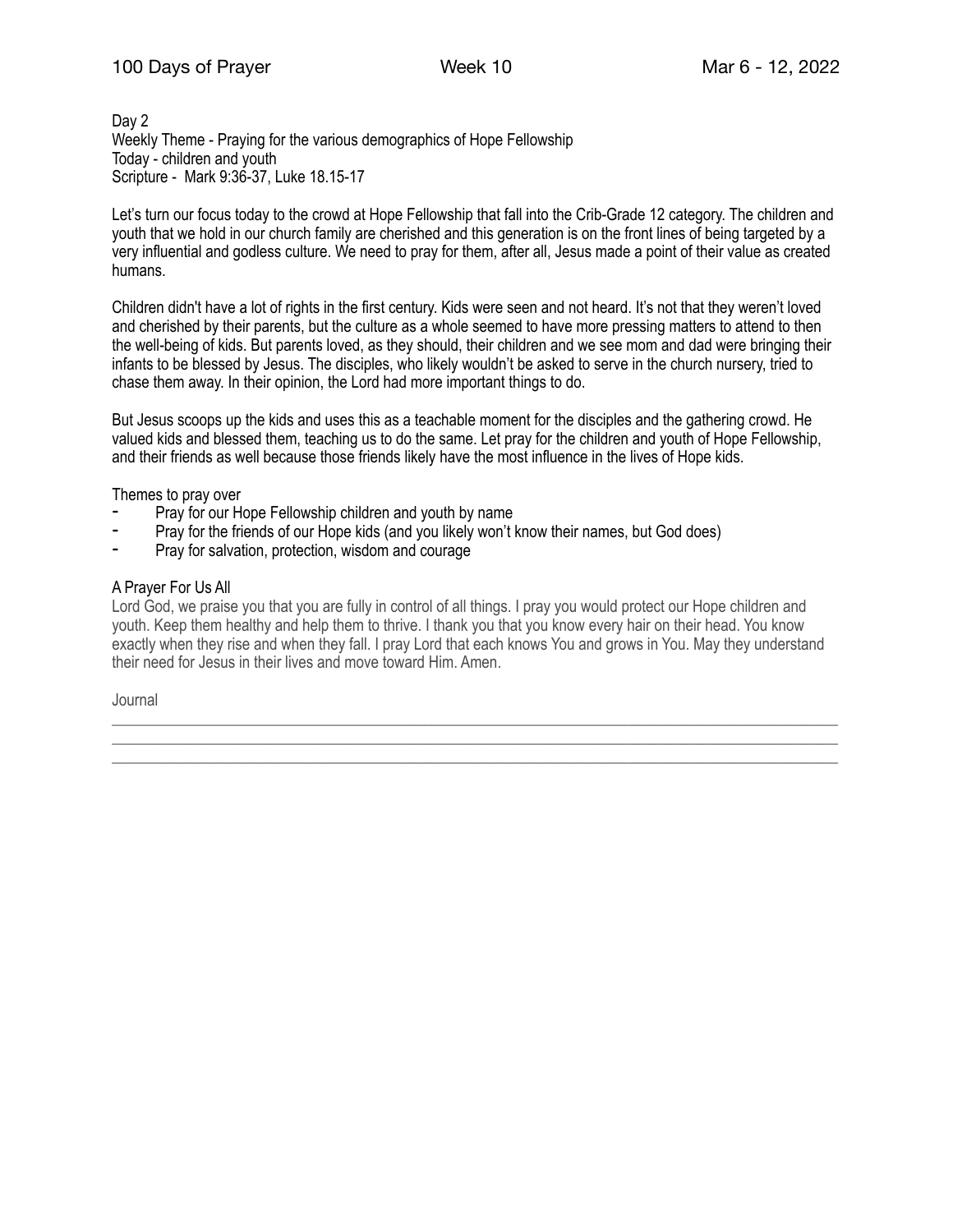Day 3 Weekly Theme - Praying for the demographics of Hope Fellowship Today - under the church family umbrella ( one degree removed) Scripture - 1 Timothy 2:1-6

Today we are going to expand our prayer focus one degree from the Hope Fellowship community of faith. We all have people in our lives that we interact with often but they don't attend our church. It could be a child, grandchild, spouse, neighbour, coworker…you get the idea. That person (or those people) are a part of your everyday circle but not a part of your church circle.

Bring the names of those people to the Lord today. Pray a blessing over them. Pray for their salvation or their return to the Lord. Pray for wisdom in their decision-making, Pray for resolution of a situation. Pray to know how to encourage them in their spirituality. Pray for their passion for the Lord. Pray for their future. Again, you get the idea.

These people that you bring the Lord today in prayer may be a part of your life or a part of the lives of your brothers and sisters in Christ here at Hope.

Themes to pray over today

- Pray over the kids/grandkids/spouses of those who are connected to Hope Fellowship
- Ask God to draw them to the Cross
- ⁃ Pray for their families and the issues in their lives that you know need assistance

# A prayer for us all

Heavenly Father, we pray for those dear family and friends that are just one-degree removed from the Hope Fellowship family. They, just as I, need You and I pray that they are drawn to Jesus more and more each day. I pray God, there would be a moving in their lives, be it through victory or loss but they would come to You. Amen.

\_\_\_\_\_\_\_\_\_\_\_\_\_\_\_\_\_\_\_\_\_\_\_\_\_\_\_\_\_\_\_\_\_\_\_\_\_\_\_\_\_\_\_\_\_\_\_\_\_\_\_\_\_\_\_\_\_\_\_\_\_\_\_\_\_\_\_\_\_\_\_\_\_\_\_\_\_\_\_\_\_\_\_\_\_\_\_\_\_\_\_\_\_ \_\_\_\_\_\_\_\_\_\_\_\_\_\_\_\_\_\_\_\_\_\_\_\_\_\_\_\_\_\_\_\_\_\_\_\_\_\_\_\_\_\_\_\_\_\_\_\_\_\_\_\_\_\_\_\_\_\_\_\_\_\_\_\_\_\_\_\_\_\_\_\_\_\_\_\_\_\_\_\_\_\_\_\_\_\_\_\_\_\_\_\_\_ \_\_\_\_\_\_\_\_\_\_\_\_\_\_\_\_\_\_\_\_\_\_\_\_\_\_\_\_\_\_\_\_\_\_\_\_\_\_\_\_\_\_\_\_\_\_\_\_\_\_\_\_\_\_\_\_\_\_\_\_\_\_\_\_\_\_\_\_\_\_\_\_\_\_\_\_\_\_\_\_\_\_\_\_\_\_\_\_\_\_\_\_\_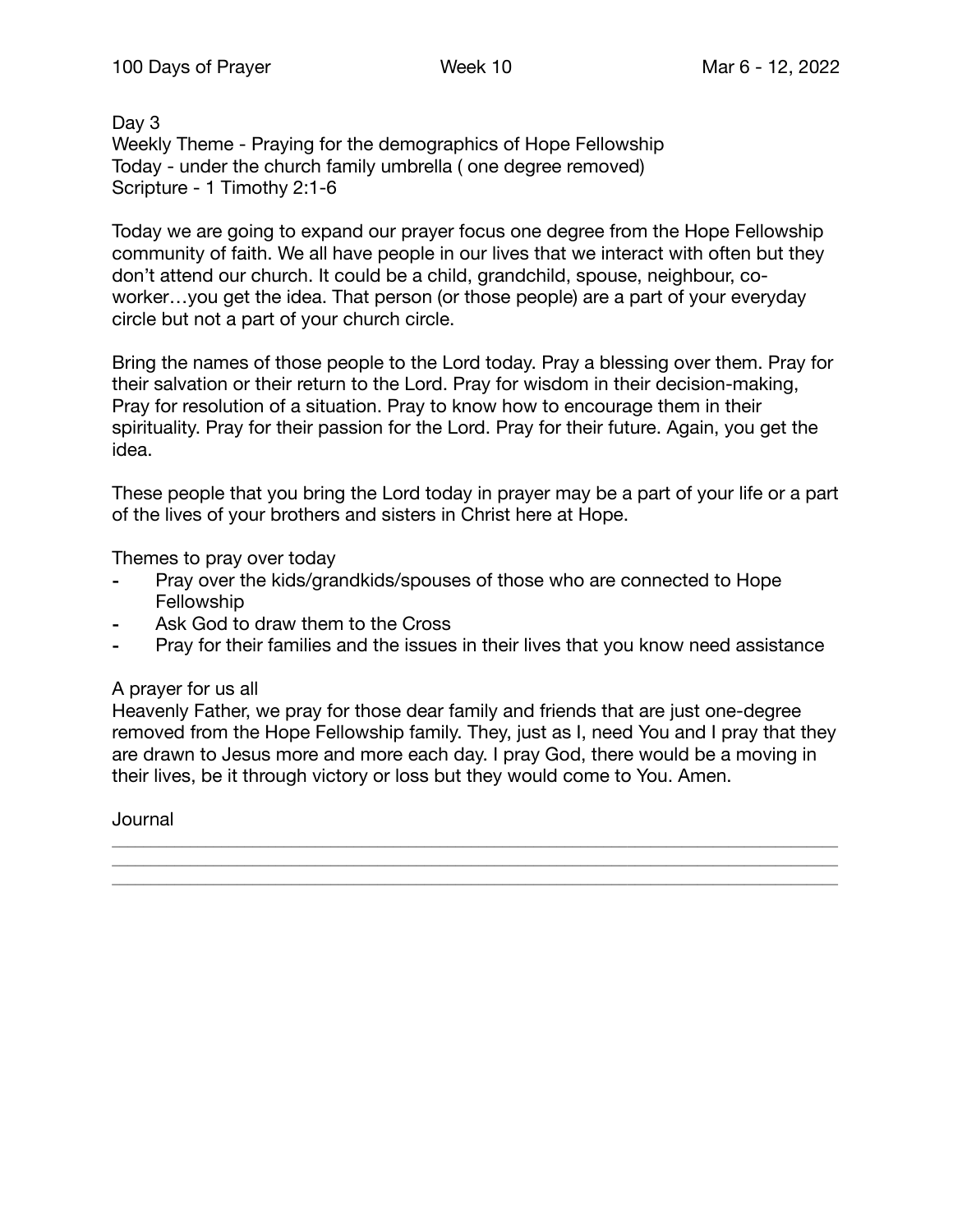Day 4 Weekly Theme - Praying for the demographics of Hope Fellowship Today - seniors Scripture - Isaiah 46.4, psalm 71.9 psalm 92.12-14

There was once a family who had a priceless family heirloom – a vase – that was passed down one generation to the next. One day, the parents of the family who had possession of the vase, left the teenagers at home while they went out shopping for the day. When they returned home, their children met the parents at the door, with sad faces, reporting: "Mom, dad…you know that priceless heirloom our family passes down one generation to the next? … well, our generation just dropped it." Each generation has memories, stories and values it wants to pass along to the next; this especially includes the spiritual values of our faith.

Today we want to lift up the seniors of Hope Fellowship and praise God for the model they set for those who follow behind. It must be discouraging for them to see the changes in their lifetime of a culture that has drifted further from the Lord (in other words, a dropping of the vase.) Today we pray they are encouraged by the Holy Spirit and by the Body of Christ at Hope Fellowship. We pray that they will continue to finish well, to press on and show this world the beauty of Jesus.

Themes to pray over today

- Pray for the seniors of Hope Fellowship by name
- Pray for health, provision, guidance and peace
- Ask God to encourage and strengthen them

## A prayer for us all today

Dear Lord, as I get older each day, I pray that I stay connected to you and project Jesus to this world. I pray the same for the seniors of Hope Fellowship. I thank you Lord for the blessing they are to this church. May they experience Your grace even more so today. Encourage them Lord and continue to use them for Your glory. Amen.

\_\_\_\_\_\_\_\_\_\_\_\_\_\_\_\_\_\_\_\_\_\_\_\_\_\_\_\_\_\_\_\_\_\_\_\_\_\_\_\_\_\_\_\_\_\_\_\_\_\_\_\_\_\_\_\_\_\_\_\_\_\_\_\_\_\_\_\_\_\_\_\_\_\_\_\_\_\_\_\_\_\_\_\_\_\_\_\_\_\_\_\_\_ \_\_\_\_\_\_\_\_\_\_\_\_\_\_\_\_\_\_\_\_\_\_\_\_\_\_\_\_\_\_\_\_\_\_\_\_\_\_\_\_\_\_\_\_\_\_\_\_\_\_\_\_\_\_\_\_\_\_\_\_\_\_\_\_\_\_\_\_\_\_\_\_\_\_\_\_\_\_\_\_\_\_\_\_\_\_\_\_\_\_\_\_\_ \_\_\_\_\_\_\_\_\_\_\_\_\_\_\_\_\_\_\_\_\_\_\_\_\_\_\_\_\_\_\_\_\_\_\_\_\_\_\_\_\_\_\_\_\_\_\_\_\_\_\_\_\_\_\_\_\_\_\_\_\_\_\_\_\_\_\_\_\_\_\_\_\_\_\_\_\_\_\_\_\_\_\_\_\_\_\_\_\_\_\_\_\_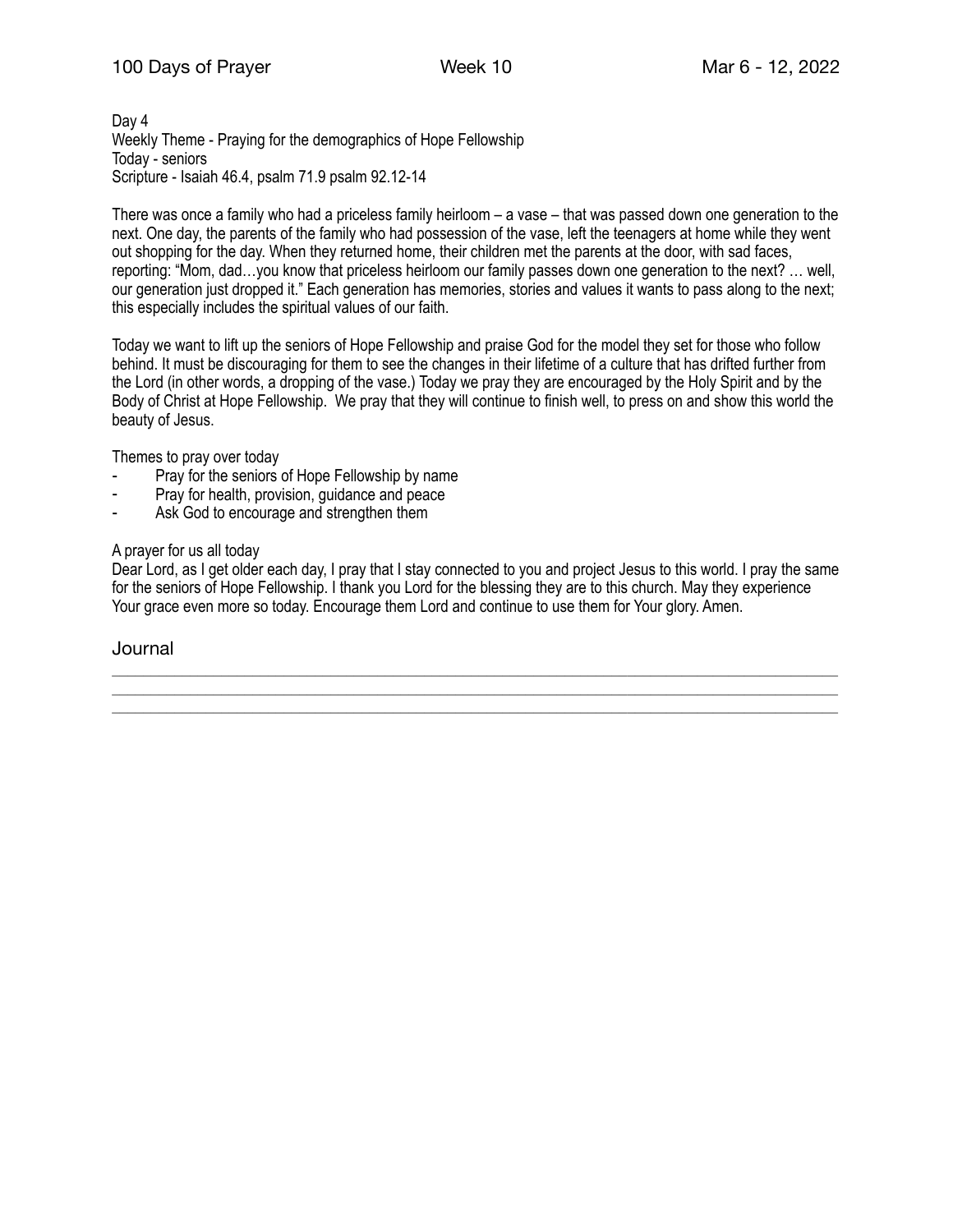Day 5 Weekly Theme - Praying for the various demographics of Hope Fellowship Today - singles Scripture - Matthew 19.11, 1 Corinthians 7:7

Most of you know her story but for those who may not, Lisa gave me permission to disclose that she is writing this devotional.

I found myself in an unexpected place of singleness about three and a half years ago. As I abruptly shifted from almost 21 years of marriage to suddenly being single, I chose to completely rely on the Lord for His comfort, healing and direction.

In the midst of this transition, God provided family, both related and church, to come along side, encourage, and uplift me. Many prayers covered me in the time of my deepest need and I am so grateful for the continued support.

As I looked to the Lord, He showed me through various scripture-based books and online sermons how singleness is a gift and should not be wasted - that I need to press into Him so He is first in every aspect of my life.

When my world fell out from under foot, it was then I realized who and what I had really put my trust in. Thank God for His amazing grace and mercy. Because I had built a solid foundation on Him in the previous years, when the time came, the Holy Spirit gave me the strength and guidance to focus on the steps I needed to take.

As I continue to work through lingering hurts and disappointments from the past, I have come to a place where I am truly enjoying this time of singleness. God has given me a second chance and I am determined to follow His Way and not my own!

No matter what circumstances have brought you to a place of singleness, allow the Holy Spirit to guide you deeper into your relationship with Jesus. "He's madly in love with you; maybe He wants you all to Himself for a while." (Micheal Todd - Relationship Goals)

### **Themes to Pray today**

- Thank the Lord for your singleness
- Ask God to help you use your singleness wisely
- Determine in your own life to follow the Holy Spirit's leading and to wait on Him

### **A Prayer to bring to God**

Thank you Lord for your Word which says that singleness is a gift. Help those of us in this position use our time to root ourselves deeper into You. I surrender my hopes and desires to You because You know what is absolutely best for me in every season of my life. Help me to wait on the Holy Spirit for each and every step. In Jesus name I pray, Amen.

### **Resources**

Book "Relationship Goals" by Micheal Todd Online Sermon by Ben Stuart - "How to thrive in your singleness" https://www.thegospelcoalition.org/article/fourthings-god-says-singles/

\_\_\_\_\_\_\_\_\_\_\_\_\_\_\_\_\_\_\_\_\_\_\_\_\_\_\_\_\_\_\_\_\_\_\_\_\_\_\_\_\_\_\_\_\_\_\_\_\_\_\_\_\_\_\_\_\_\_\_\_\_\_\_\_\_\_\_\_\_\_\_\_\_\_\_\_ \_\_\_\_\_\_\_\_\_\_\_\_\_\_\_\_\_\_\_\_\_\_\_\_\_\_\_\_\_\_\_\_\_\_\_\_\_\_\_\_\_\_\_\_\_\_\_\_\_\_\_\_\_\_\_\_\_\_\_\_\_\_\_\_\_\_\_\_\_\_\_\_\_\_\_\_

\_\_\_\_\_\_\_\_\_\_\_\_\_\_\_\_\_\_\_\_\_\_\_\_\_\_\_\_\_\_\_\_\_\_\_\_\_\_\_\_\_\_\_\_\_\_\_\_\_\_\_\_\_\_\_\_\_\_\_\_\_\_\_\_\_\_\_\_\_\_\_\_\_\_\_\_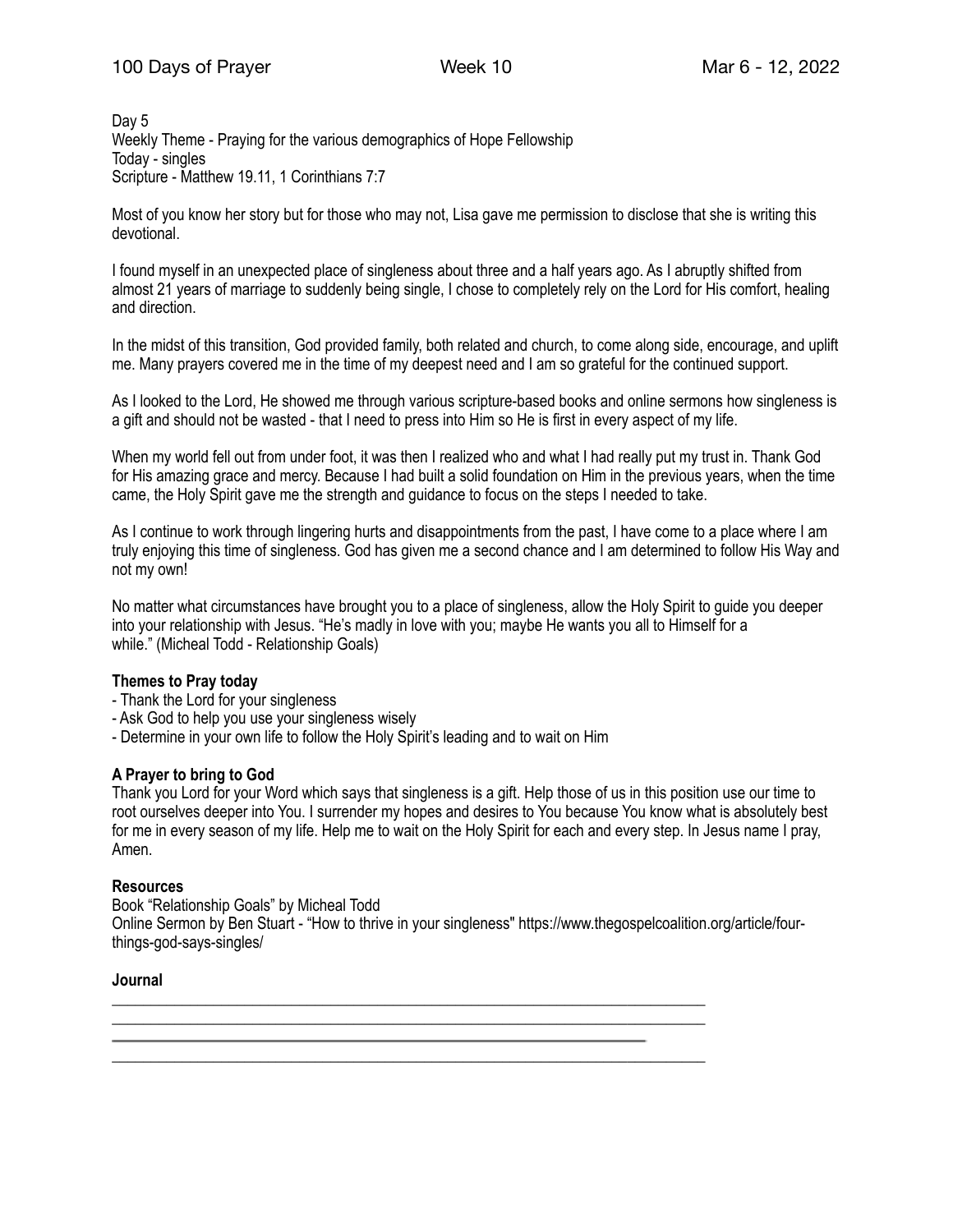Day 6 Weekly Theme - Praying for the various demographics of Hope Fellowship Today - marriages Scripture - Genesis 1.27-28, 2.24

God created marriage, Jesus affirmed it and Paul gave us much to work towards in the area of marriage. It's no secret that marriage can be difficult and we want to lift up the marriages that are in Hope Fellowship.

Let's pray for grace, communication, compassion, support and strength (and so much more that is needed). Whether a marriage is only five months or fifty years, it needs attention and prayer.

Go over each marriage in the church and lift that couple up in prayer today. They need it.

\_\_\_\_\_\_\_\_\_\_\_\_\_\_\_\_\_\_\_\_\_\_\_\_\_\_\_\_\_\_\_\_\_\_\_\_\_\_\_\_\_\_\_\_\_\_\_\_\_\_\_\_\_\_\_\_\_\_\_\_\_\_\_\_\_\_\_\_\_\_\_\_\_\_\_\_ \_\_\_\_\_\_\_\_\_\_\_\_\_\_\_\_\_\_\_\_\_\_\_\_\_\_\_\_\_\_\_\_\_\_\_\_\_\_\_\_\_\_\_\_\_\_\_\_\_\_\_\_\_\_\_\_\_\_\_\_\_\_\_\_\_\_\_\_\_\_\_\_\_\_\_\_

\_\_\_\_\_\_\_\_\_\_\_\_\_\_\_\_\_\_\_\_\_\_\_\_\_\_\_\_\_\_\_\_\_\_\_\_\_\_\_\_\_\_\_\_\_\_\_\_\_\_\_\_\_\_\_\_\_\_\_\_\_\_\_\_\_\_\_\_\_\_\_\_\_\_\_\_

Themes to over

- Pray for each couple, asking they understand the gift of marriage
- Ask God to protect the couples time, allowing time for each other
- Pray for a deeper connection for each couple and that Christ is the foundation on which they build their lives

## A prayer for us all today

Father, we ask that you protect each marriage in the Hope Fellowship community of faith. Help Father, to identify and work through anything that is not pleasing to you so they can continually reach higher levels of unity in our marriage. We are thankful and excited to see the work of your hand as we do our best to seek your face daily. We love you and thank you for all of these things. In Jesus' name we pray. Amen!